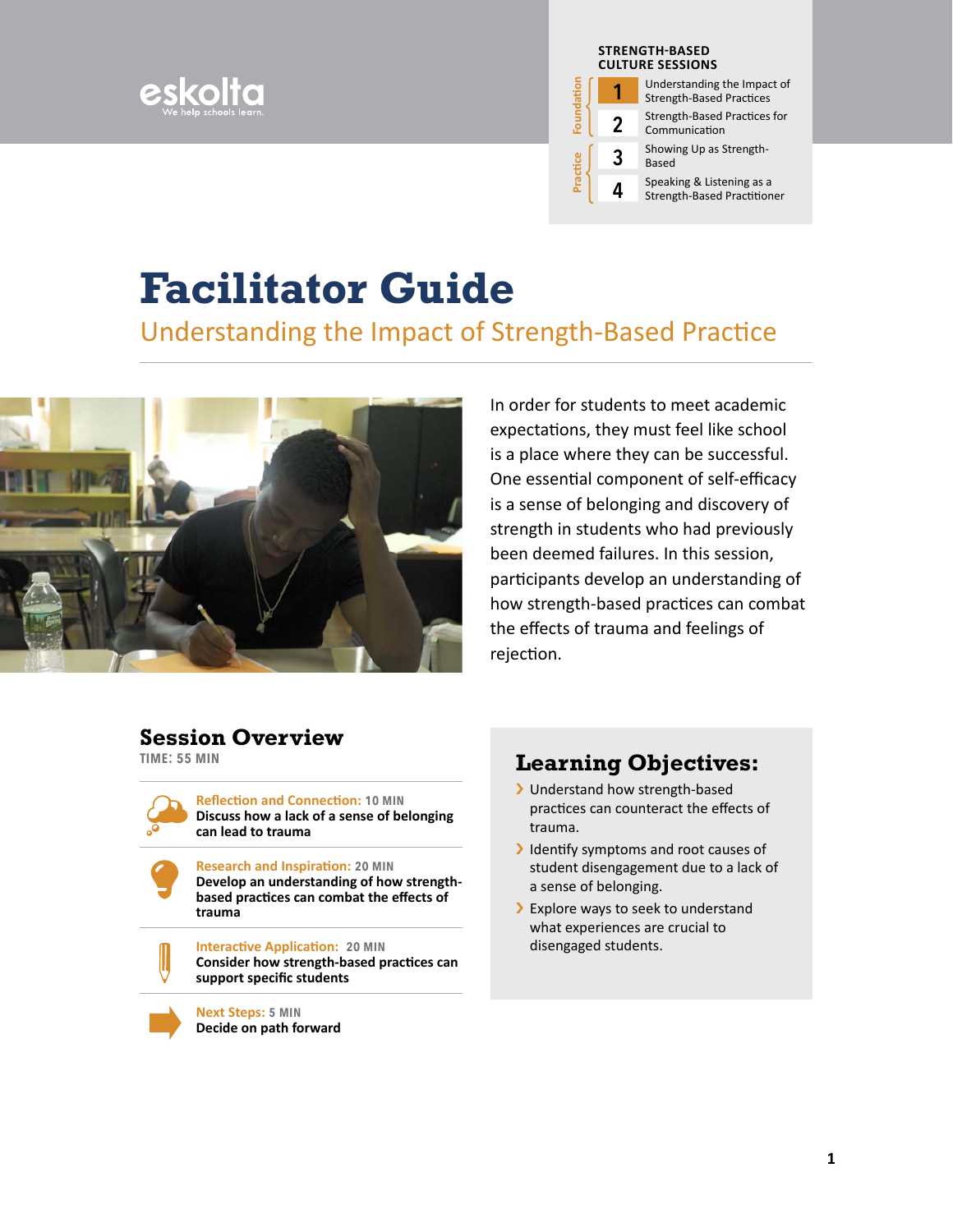

| <b>Steps</b>               |                                                                                                                                     |                                                                                                                                                                                                        | <b>Materials</b>                                                                                   |
|----------------------------|-------------------------------------------------------------------------------------------------------------------------------------|--------------------------------------------------------------------------------------------------------------------------------------------------------------------------------------------------------|----------------------------------------------------------------------------------------------------|
| <b>Prep</b>                | Determine pairs for Step 6 if you'd like participants to<br>share ideas with specific colleagues about strength-based<br>practices. |                                                                                                                                                                                                        |                                                                                                    |
| <b>Full Session 55 MIN</b> |                                                                                                                                     |                                                                                                                                                                                                        | 出 Slides<br>L Participant Note Catcher                                                             |
|                            | 1                                                                                                                                   | Reflect on how lacking a sense of belonging can<br>impact students' feelings about school                                                                                                              |                                                                                                    |
| 10 MIN                     | $\overline{2}$                                                                                                                      | Discuss how a lack of a sense of belonging and<br>trauma go hand in hand                                                                                                                               | <b>EXTENSION</b><br>上 Belonging Simulation                                                         |
|                            | 3                                                                                                                                   | Learn about the relationship between strength-<br>based practices and trauma                                                                                                                           | L What Is Strength-Based Practice's<br>Relationship to Trauma? handout                             |
| <b>20 MIN</b>              | 4                                                                                                                                   | Consider how strength-based practices can<br>combat the effects of trauma                                                                                                                              |                                                                                                    |
|                            | 5                                                                                                                                   | Apply conceptual understandings about strength-<br>based approaches to actual practices                                                                                                                | <b>E</b> Strength-Based Practice Entry Points                                                      |
| <b>20 MIN</b>              | 6                                                                                                                                   | Identify strength-based practices to support<br>specific students                                                                                                                                      |                                                                                                    |
|                            | 7                                                                                                                                   | <b>Complete an Exit Ticket</b>                                                                                                                                                                         | 上 Exit Ticket                                                                                      |
| 5 MIN                      | 8                                                                                                                                   | Decide on a path forward                                                                                                                                                                               |                                                                                                    |
| <b>Follow-Up</b>           |                                                                                                                                     | > Review participants' Exit Tickets and provide<br>additional resources and support.<br>> Determine next steps for professional learning,<br>such as proceeding to the next session in this<br>series. | If appropriate: Strength-Based Culture<br>Session 2: Strength-Based Practices for<br>Communication |

**L** Download materials for this session at [https://eskolta.org/learningcenter/sessions/understanding-impact-of-strength-based-practices/](https://eskolta.org/learningcenter/sessions/understanding-impact-of-strength-based-practices/ )

**A** For tips on facilitation, visit the **School Improvement Methods** section of our site.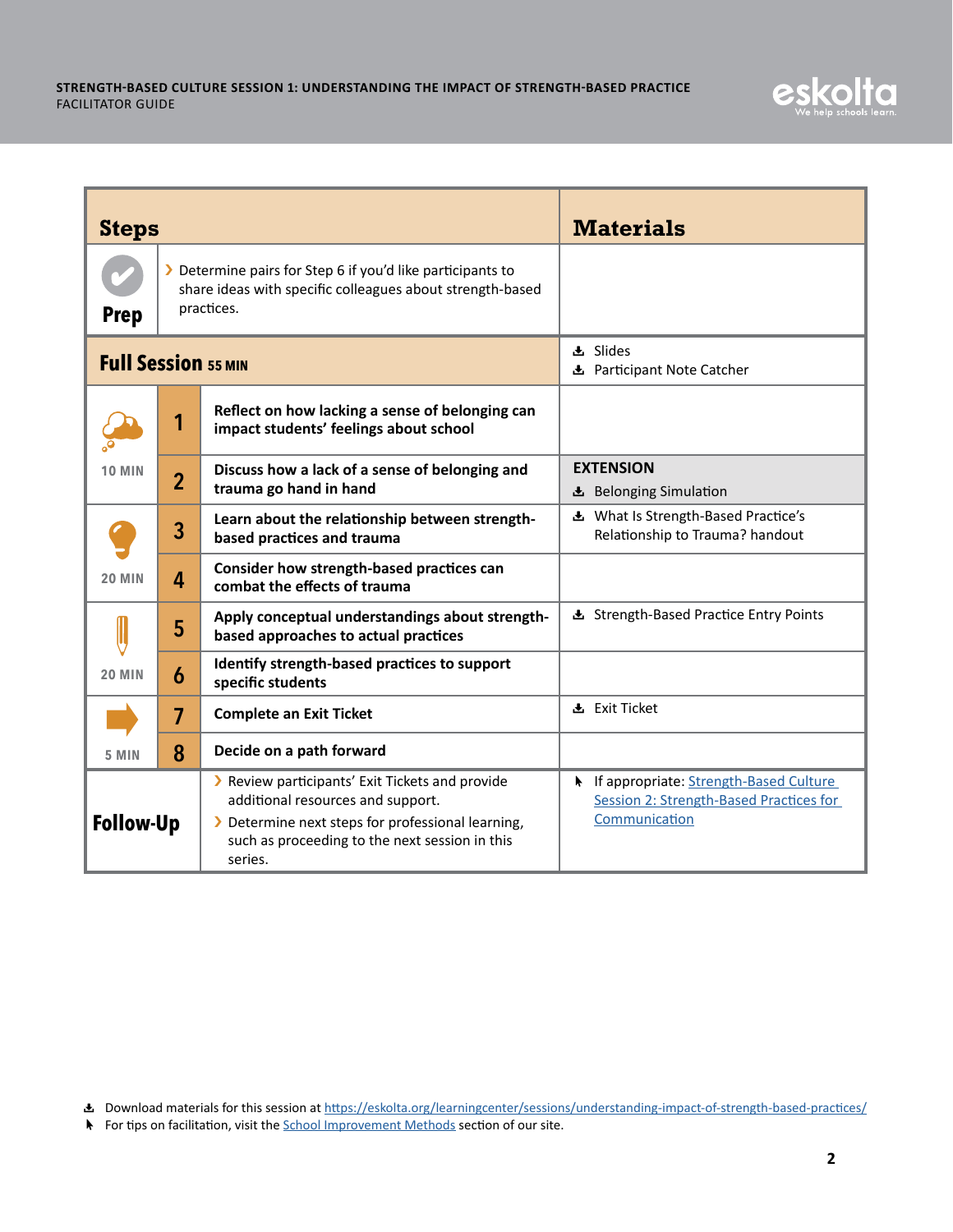



## **Reflection and Connection | 10 min**

The session opening invites participants to draw on previous experiences to establish a new foundation for learning about the impact that a sense of belonging can have on students.



#### **1.** Reflect on Feeling Marginalized | 5 MIN eskolta Understanding the Impact of Strength-Based Practice

*Reflect on a situation where you were somewhere that you felt like you did not truly belong or knew you would fail.* 

**Reflect on Feeling Marginalized:**

- What was that like for you?
- Do you remember how that feeling might have made an
- impact on your thoughts, actions, or relationships?



*This prompt primes participants to understand how powerful a sense of belonging can be by reflecting on what it feels like when it's missing.* 

**FACILITATOR:** Invite participants to reflect on a situation where they were somewhere that they felt like they did not truly belong, or they knew they would fail.

**PARTICIPANTS:** What was that like for you? Do you remember how that feeling might have made an impact on your thoughts, actions, or relationships?

*Establishing community agreements around confidentiality at the outset will help to ensure that participant and student privacy is protected during this session.*

**2.** Discuss Relationship to Trauma | 5 MIN



*Providing an opportunity for discussion allows participants to process their reflections, unearth connections to their own learning experiences, and engage in collaborative inquiry with colleagues.*

**FACILITATOR:** Facilitate a brief discussion about the effects of feeling a lack of belonging in a community.

**PARTICIPANTS:** Imagine feeling that way every day for 180 days a year. In what ways can a feeling of not belonging affect a young person's engagement within a school community?

*At its heart, strength-based practice is about communicating to young people that they belong– in their schools, and in their lives, that they have strengths in them, and what is strong in them will define their story. But in order to begin to send these messages of belonging, we need to understand how deep the feelings of not belonging really go.*

#### **Extension | 15–20 min**

To allow participants to more deeply experience the feelings of a lack of belonging, consider beginning the session with the *Belonging Simulation Activity* in which you, as facilitator, role-play an authoritative figure requiring participants to follow strict norms. Provide time to process and reflect on the experience and how it might mirror the experiences students have at school.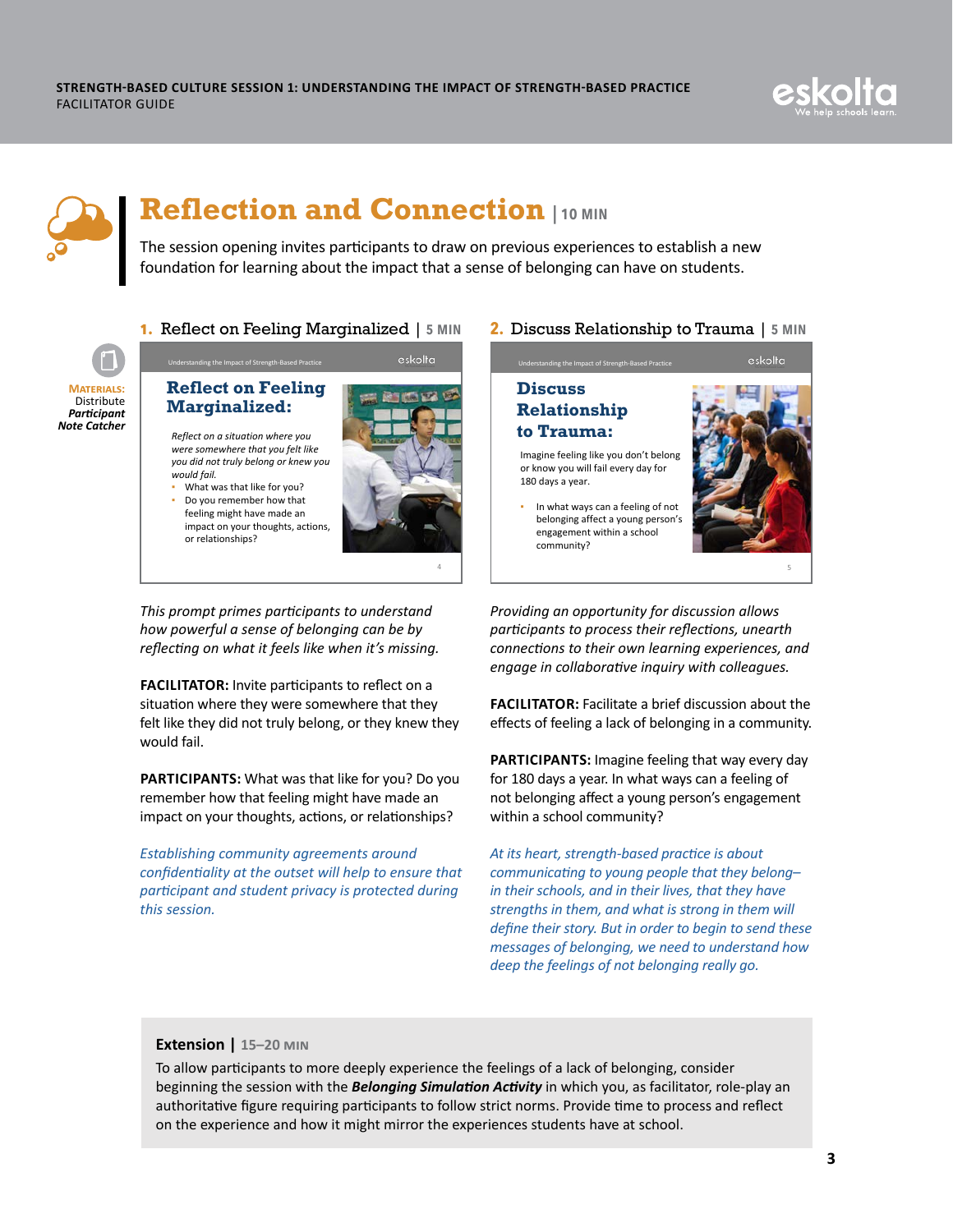



# **Research and Inspiration | 20 min**

Strength-based practices can counteract the effects of trauma and instill a sense of belonging in students who were previously failed by their school.



**Materials:** Distribute *What Is Strength-Based Practices' Relationship to Trauma?* 

#### **3.** Explore Definition | 7 MIN



*Participants will explore research on trauma and how strength-based practices can combat its effects.*

#### **FACILITATOR:** Distribute *What Is Strength-Based Practice's Relationship to Trauma?*

**PARTICIPANTS:** While you read, place a star next to anything that resonates for you, and a question mark next to anything you wonder about. Consider whether or not you have observed students feeling rejected or marginalized and how that affected their feelings toward school or themselves. What, if anything, helped to combat this feeling of rejection?

*If participants are unfamiliar with deficit models, clarify that this is a focus on addressing weaknesses rather than building on strengths. For more information, see [Discarding the Deficit](http://www.ascd.org/publications/educational-leadership/feb07/vol64/num05/Discarding-the-Deficit-Model.aspx)  [Model.](http://www.ascd.org/publications/educational-leadership/feb07/vol64/num05/Discarding-the-Deficit-Model.aspx)*

**4.** Discuss | 13 MIN



*Self-reflection empowers learners to derive their own meaning from research.* 

**FACILITATOR:** Invite participants to respond to the reading about strength-based practices and trauma.

**PARTICIPANTS**: Pick one thing you starred. Why did you star it? What does it say to you about student actions and beliefs? Pick one item you wondered about. What do you wonder? When students engage in "bad behavior," what questions might they be asking about whether or not they belong? How can we counteract the trauma-informed voices in students that tell them they are unwanted and do not belong?

*There may be questions participants raise that are hard to address in the moment. Keep a parking lot of these questions to ensure you will return to them.* 

#### **Extension | 15–20 min**

Facilitate a [Conversation on Paper](https://www.facinghistory.org/resource-library/teaching-strategies/big-paper-silent-conversation) or [Carousel](http://www.readwritethink.org/professional-development/strategy-guides/brainstorming-reviewing-using-carousel-30630.html) with discussion prompts from Step 4 so that all participants have an opportunity to share and respond to one another.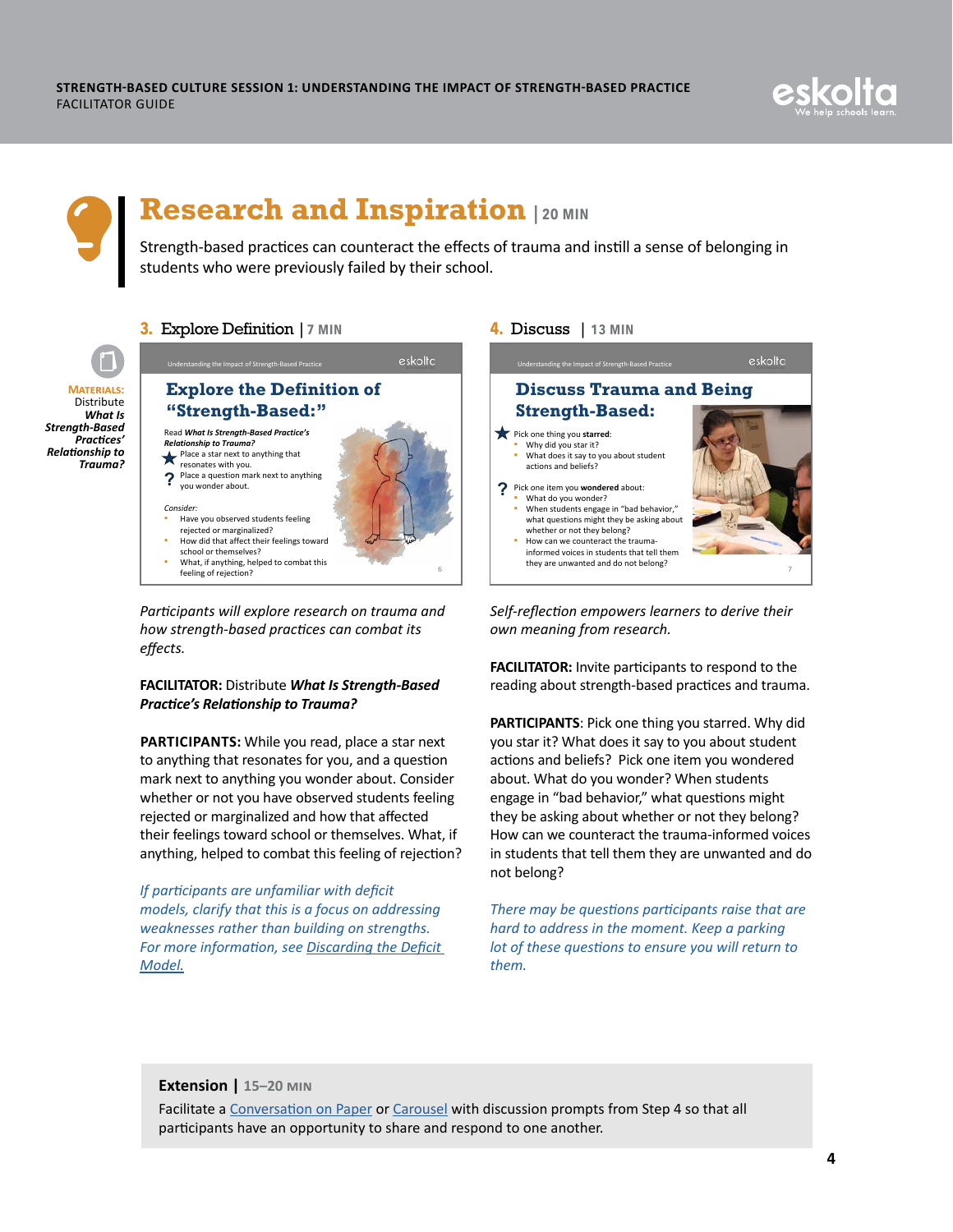



### **Interactive Application | 20 min**

Participants will put their research-based understanding of a strength-based approach into practice through application and analysis.



**Materials:** Distribute *Strength-Based Practice Entry Points*



*This activity allows participants to apply their conceptual understandings of what constitutes a strength-based approach to actual classroom practices.*

**FACILITATOR:** Distribute the Strength-Based Practices handout.

**PARTICIPANTS:** Review the list of Strength-Based Practices and add to it based on your own experiences and knowledge.

*Identify existing strength-based practices in your school community, and highlight those, especially if participants need support thinking of their own.* 



*This activity provides participants with an opportunity to synthesize their individual takeaways from the previous activity with their colleagues' ideas, thus illuminating broader schoolwide trends.*

**FACILITATOR:** Ask participants to share their responses with a partner, then share out and document new ideas.

**PARTICIPANTS:** Think back to the initial discussions about your own and your students' experiences of feeling rejected. Pick one or two of these practices that may have been effective in providing support. How do they help to support a current student in your class?

*Consider inviting participants to share the additional strength-based practices they generated in a digital file to serve as an ongoing resource for the school community.*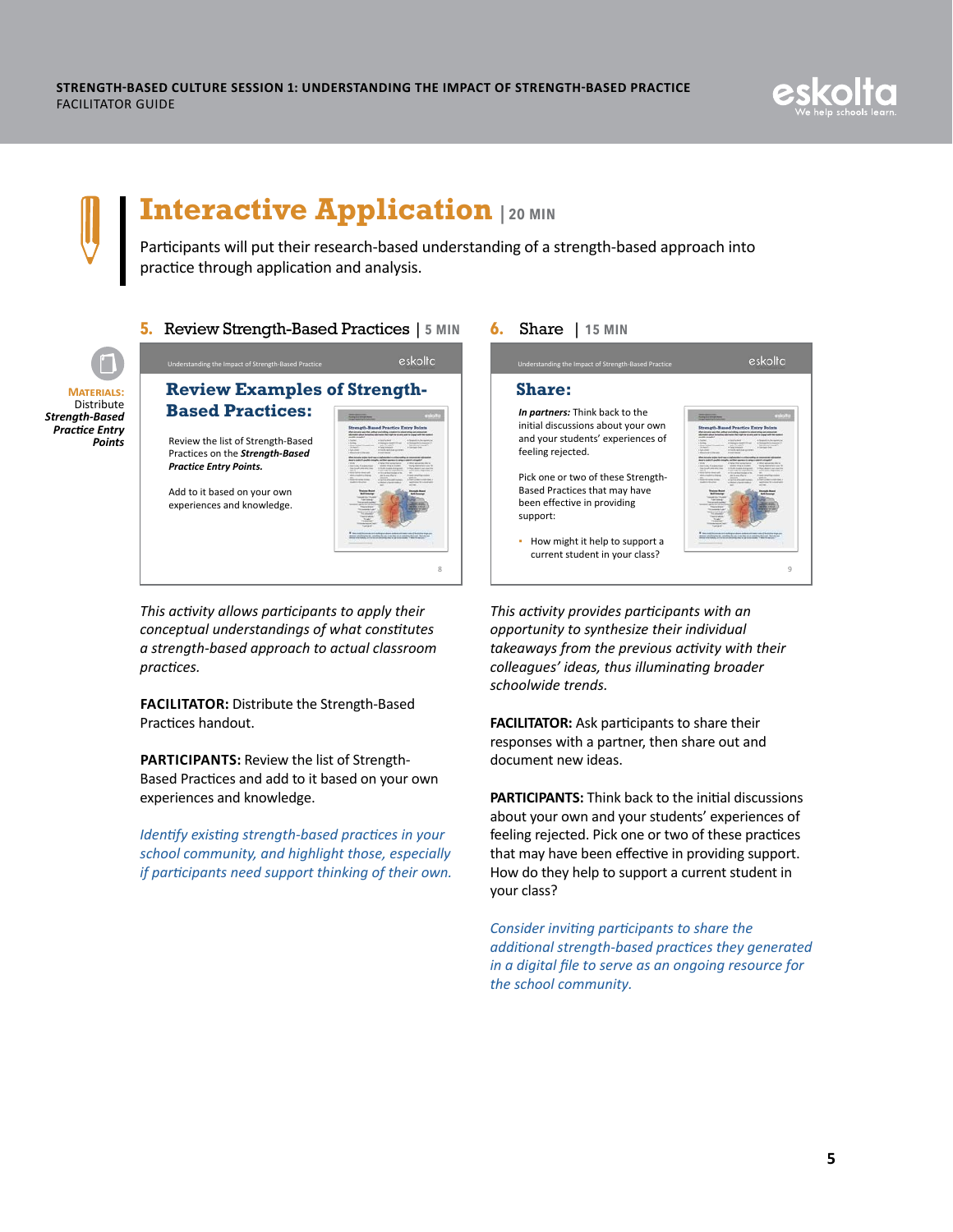



### **Next Steps | 5 min**

Based on where the group lands, invite participants to commit to completing follow-up steps before the next meeting.



#### **7.**  Wrap-Up | **3 min**



*Reflecting on learning promotes closure and consolidation of new knowledge and skills.*

**FACILITATOR:** Distribute the *Exit Ticket*. Invite participants to share how their thinking has shifted.

**PARTICIPANTS:** How do your takeaways compare to the session's Learning Objectives? How were these objectives addressed?

*Consider highlighting specific insights or questions that emerged during the session and how they connect to the Learning Objectives.*

#### **8.**  Next Steps | **2 min**



*Establishing next steps ensures that today's work is carried forward.*

**FACILITATOR:** Offer next steps or follow up with participants based on their *Exit Ticket* responses.

**PARTICIPANTS:** What's next for your professional growth? What will you take back to your classroom? What resources will you need? How will you impact student learning? What evidence would determine that impact?

*Participants may be at different places at this point. Provide specific recommendations based on readiness, such as in the chart on the following page.*